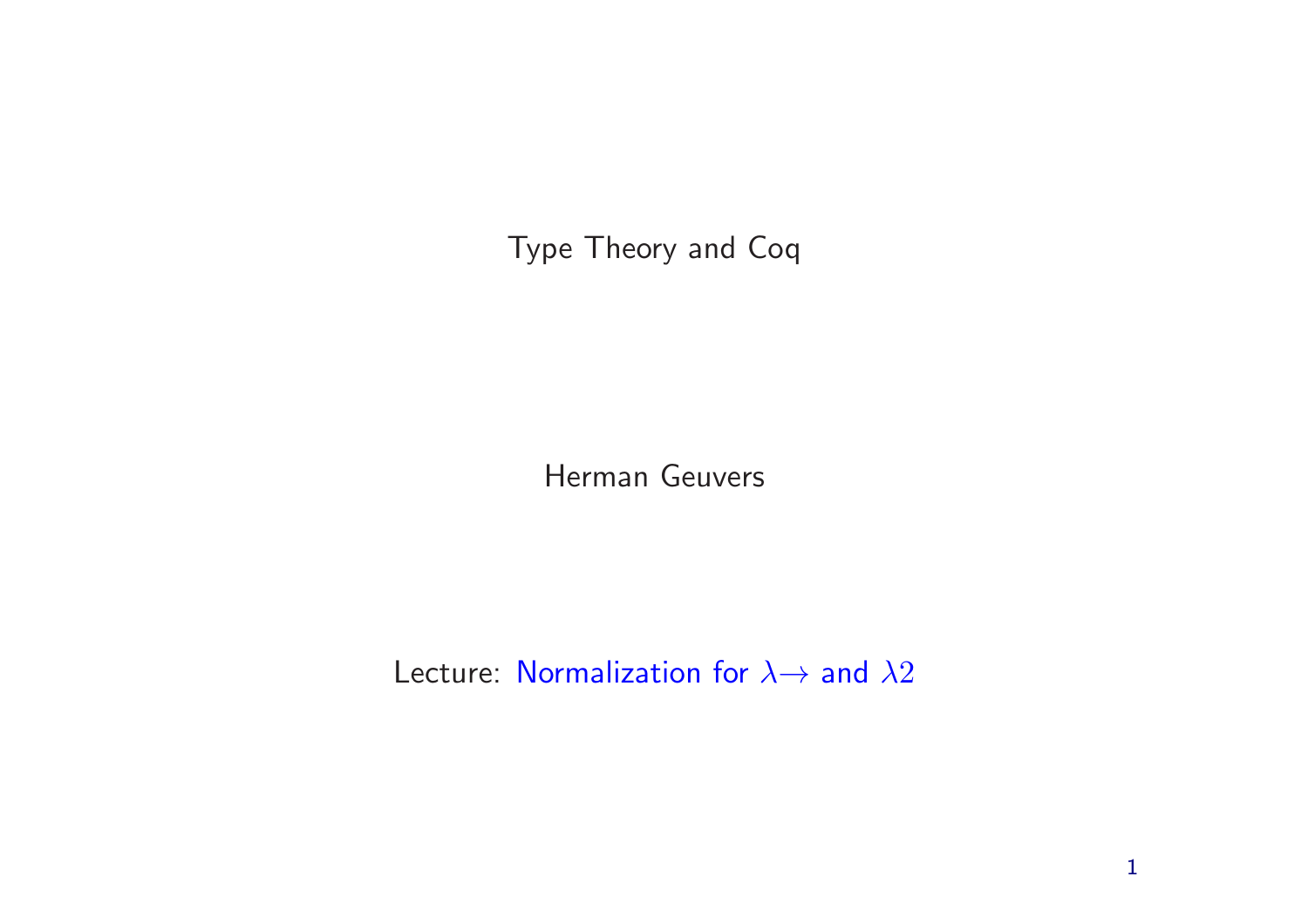#### Properties of  $\lambda \rightarrow$

• Subject Reduction SR

If  $\Gamma \vdash M : \sigma$  and  $M \longrightarrow_{\beta} N$ , then  $\Gamma \vdash N : \sigma$ .

• Strong Normalization SN If  $\Gamma \vdash M : \sigma$ , then all  $\beta$ -reductions from M terminate.

SR is proved by induction on the derivation using basic properties like:

• Substitution property

If  $\Gamma, x : \tau, \Delta \vdash M : \sigma$ ,  $\Gamma \vdash P : \tau$ , then  $\Gamma, \Delta \vdash M[P/x] : \sigma$ .

• Thinning

If  $\Gamma \vdash M : \sigma$  and  $\Gamma \subseteq \Delta$ , then  $\Delta \vdash M : \sigma$ .

which are again proved by induction on the derivation.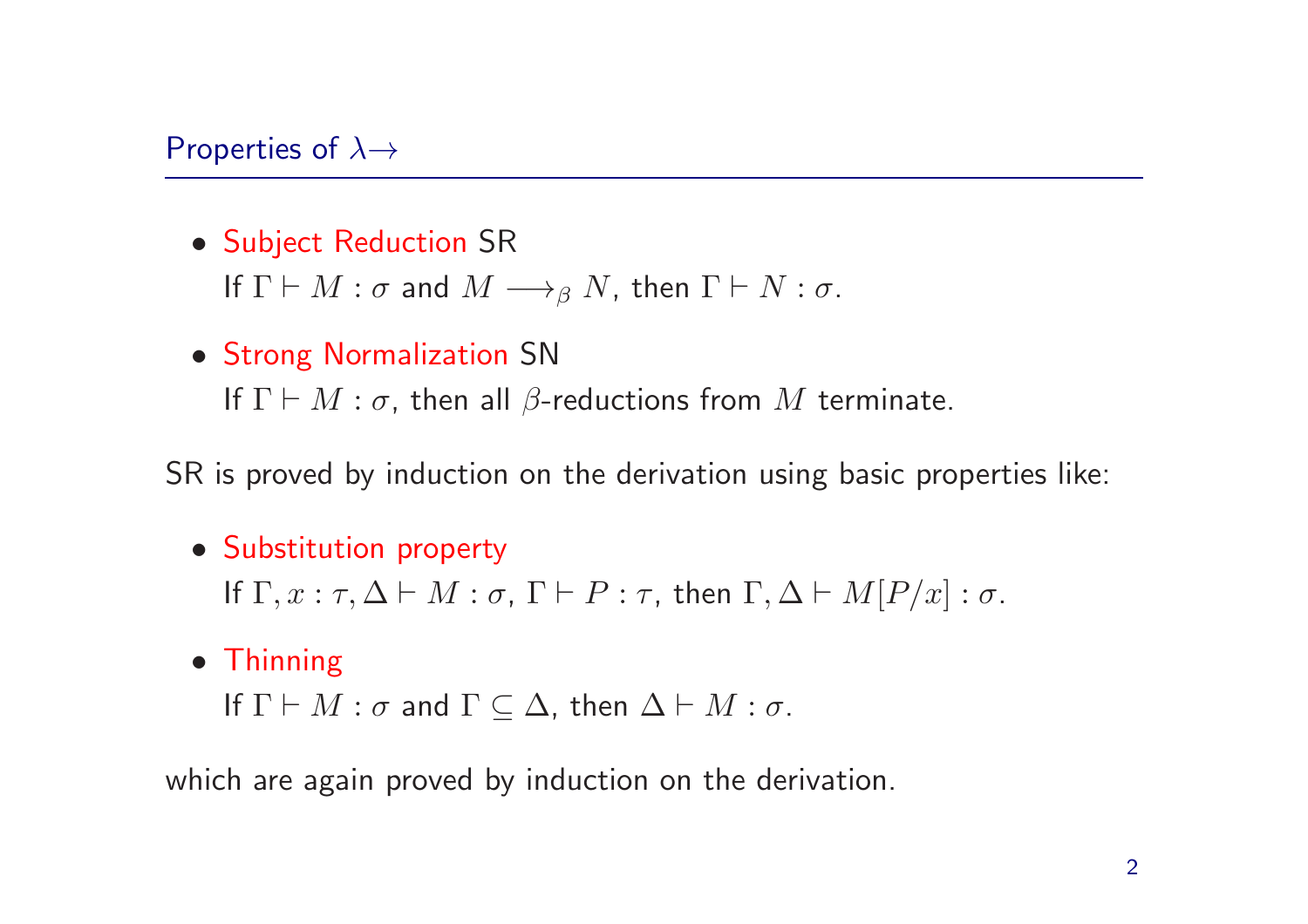- Weak Normalization A term  $M$  is WN if there is a reduction  $M \longrightarrow_{\beta} M_1 \longrightarrow_{\beta} M_2 \longrightarrow_{\beta} \ldots \longrightarrow_{\beta} M_n$  with  $M_n$  in normal form.
- Strong Normalization A term  $M$  is SN if there are no infinite reductions starting from <sup>M</sup>  $\iff$  (classically) all  $\beta$ -reductions from  $M$  lead to a normal form

 $\iff$  there is a b such that the length of  $\beta$ -reductions from  $M$  is bounded by b (because  $\longrightarrow$ <sub>β</sub> is finitely branching)

SN (or WN) cannot be proved by induction on the derivation

$$
\Gamma \vdash M : \sigma \to \tau \qquad \Gamma \vdash N : \sigma
$$

 $\Gamma \vdash M N \cdot \tau$ 

IH:  $M$  is SN and  $N$  is SN. So  $M N$  is SN ??

No, e.g.  $M = \lambda x.x$ ,  $N = \lambda x.x$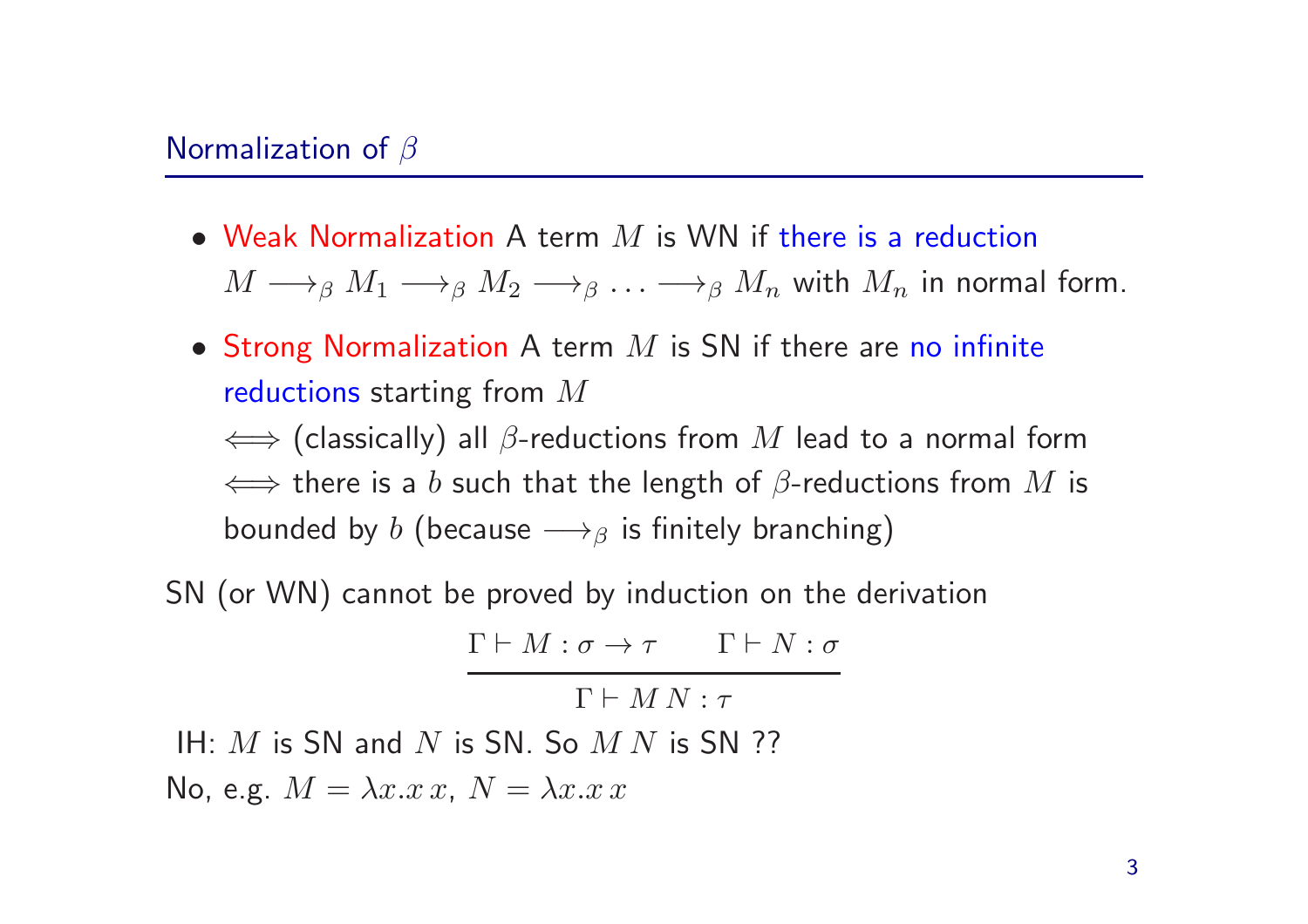# Normalization of  $\beta$  for  $\lambda \rightarrow$

Note:

- Terms may get larger under reduction  $(\lambda f. \lambda x. f(fx))P \longrightarrow_{\beta} \lambda x. P(Px)$
- Redexes may get multiplied under reduction.  $(\lambda f. \lambda x. f(fx))((\lambda y. M)Q) \longrightarrow_{\beta} \lambda x.((\lambda y. M)Q)((\lambda y. M)Q)x)$
- New redexes may be created under reduction.  $(\lambda f. \lambda x. f(fx))(\lambda y. N) \longrightarrow_{\beta} \lambda x.(\lambda y. N)((\lambda y. N)x)$

First: Weak Normalization

- Weak Normalization: there is <sup>a</sup> reduction sequence that terminates,
- Strong Normalization: all reduction sequences terminate.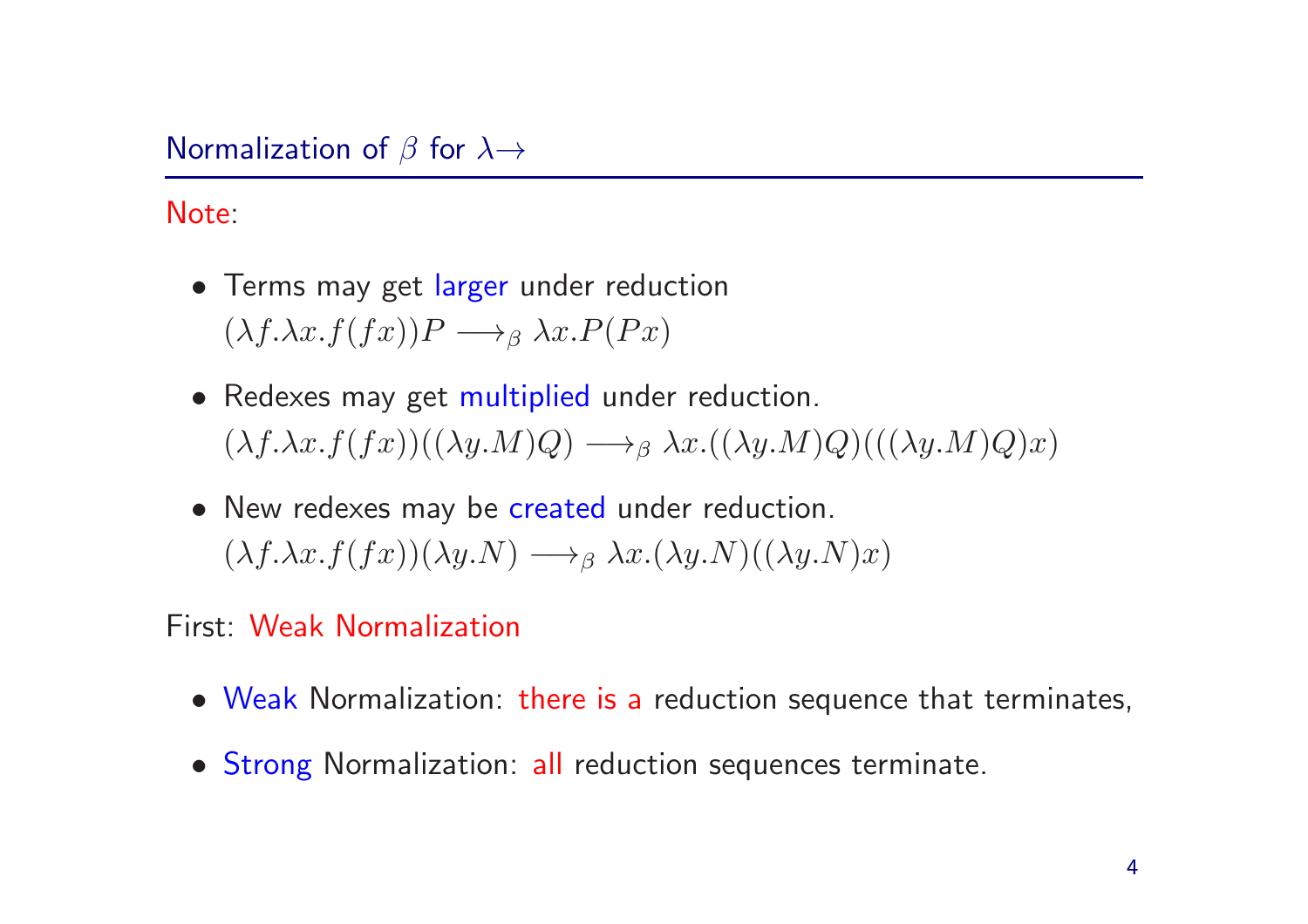# Weak Normalization

General property for (untyped)  $\lambda$ -calculus:

There are three ways in which a "new"  $\beta$ -redex can be created.

• Creation

$$
(\lambda x \ldots x P \ldots)(\lambda y.Q) \longrightarrow_{\beta} \ldots (\lambda y.Q)P \ldots
$$

• Multiplication

$$
(\lambda x.\ldots x \ldots x \ldots)((\lambda y.Q)R)\longrightarrow_{\beta}\ldots(\lambda y.Q)R\ldots(\lambda y.Q)R\ldots
$$

• Identity

$$
(\lambda x.x)(\lambda y.Q)R \longrightarrow_{\beta} (\lambda y.Q)R
$$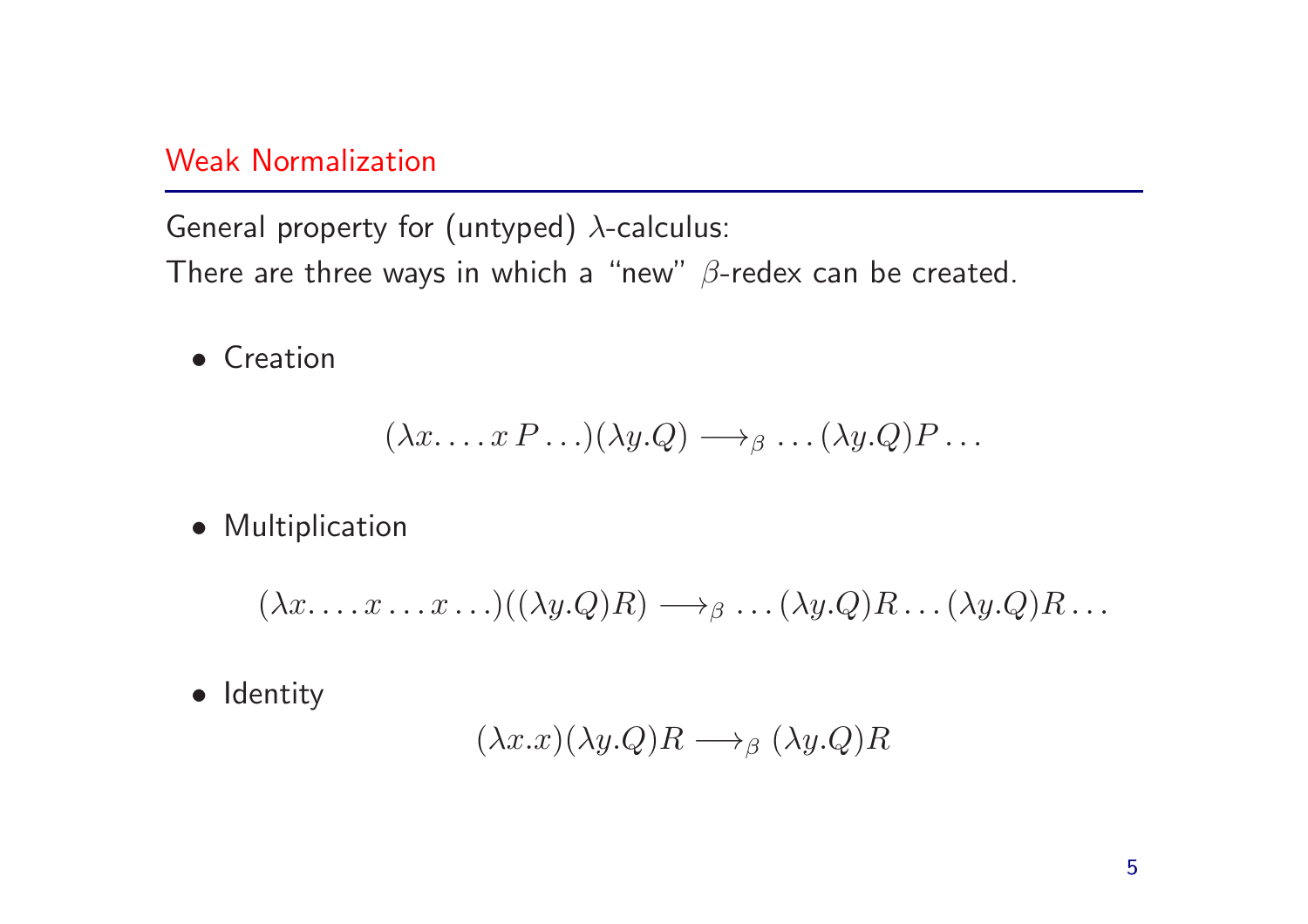## Weak Normalization

# Proof originally from Turing, first published by Gandy (1980). **Definition**

The height (or order) of a type  $h(\sigma)$  is defined by

- $h(\alpha) := 0$
- $h(\sigma_1 \rightarrow \ldots \rightarrow \sigma_n \rightarrow \alpha) := \max(h(\sigma_1), \ldots, h(\sigma_n)) + 1.$

NB [Exercise] This is the same as defining

•  $h(\sigma \rightarrow \tau) := \max(h(\sigma) + 1, h(\tau)).$ 

# **Definition**

The height of a redex  $(\lambda x:\sigma.P)Q$  is the height of the type of  $\lambda x:\sigma.P$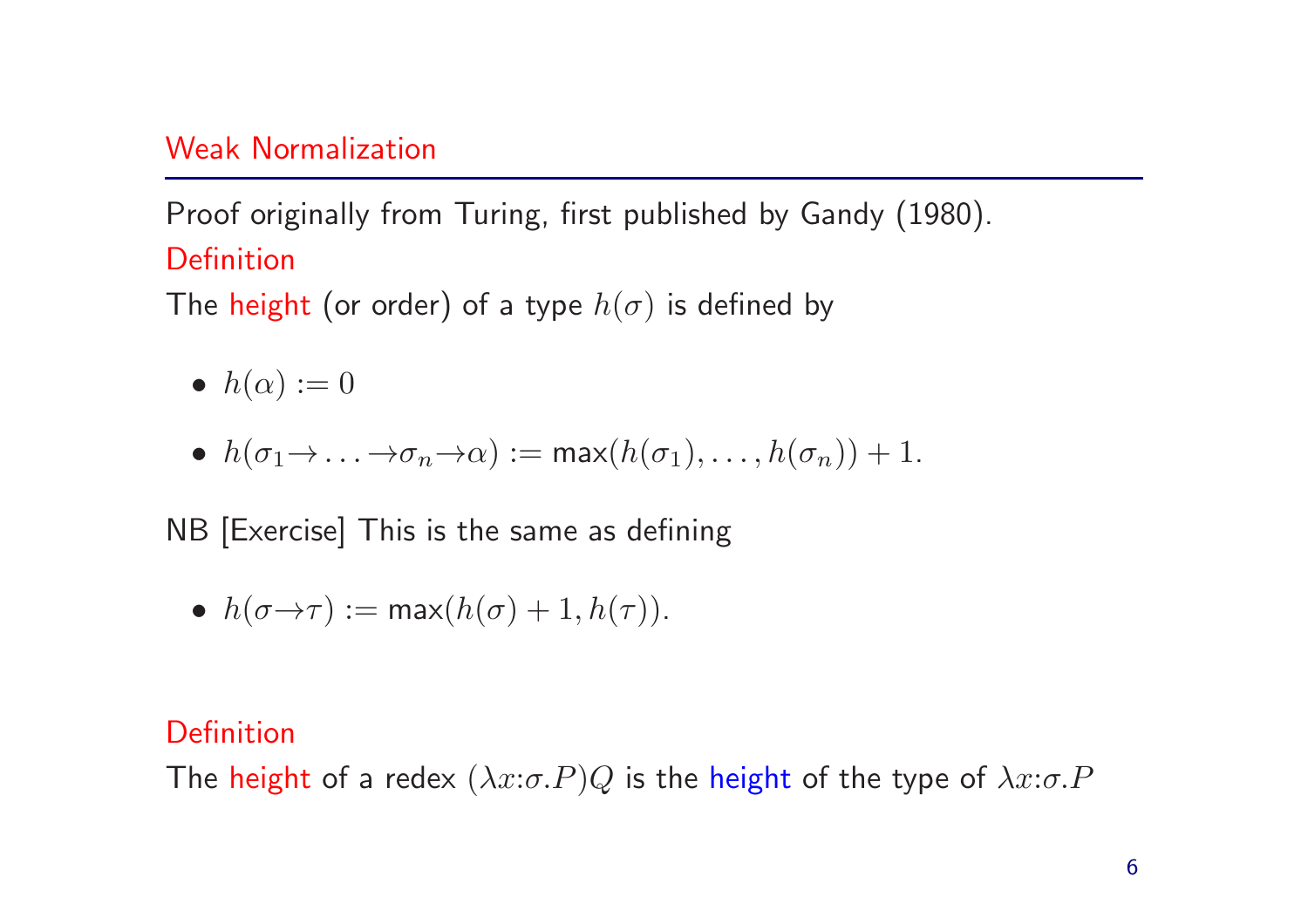# Weak Normalization

# Definition

We give a measure m to the terms by defining  $m(N) := (h(N), \#N)$ with

- $h(N)$  = the maximum height of a redex in N,
- $\#N =$  the number of redexes of height  $h(N)$  in N.

The measures of terms are ordered lexicographically:

$$
(h_1, x) <_l (h_2, y)
$$
 iff  $h_1 < h_2$  or  $(h_1 = h_2$  and  $x < y)$ .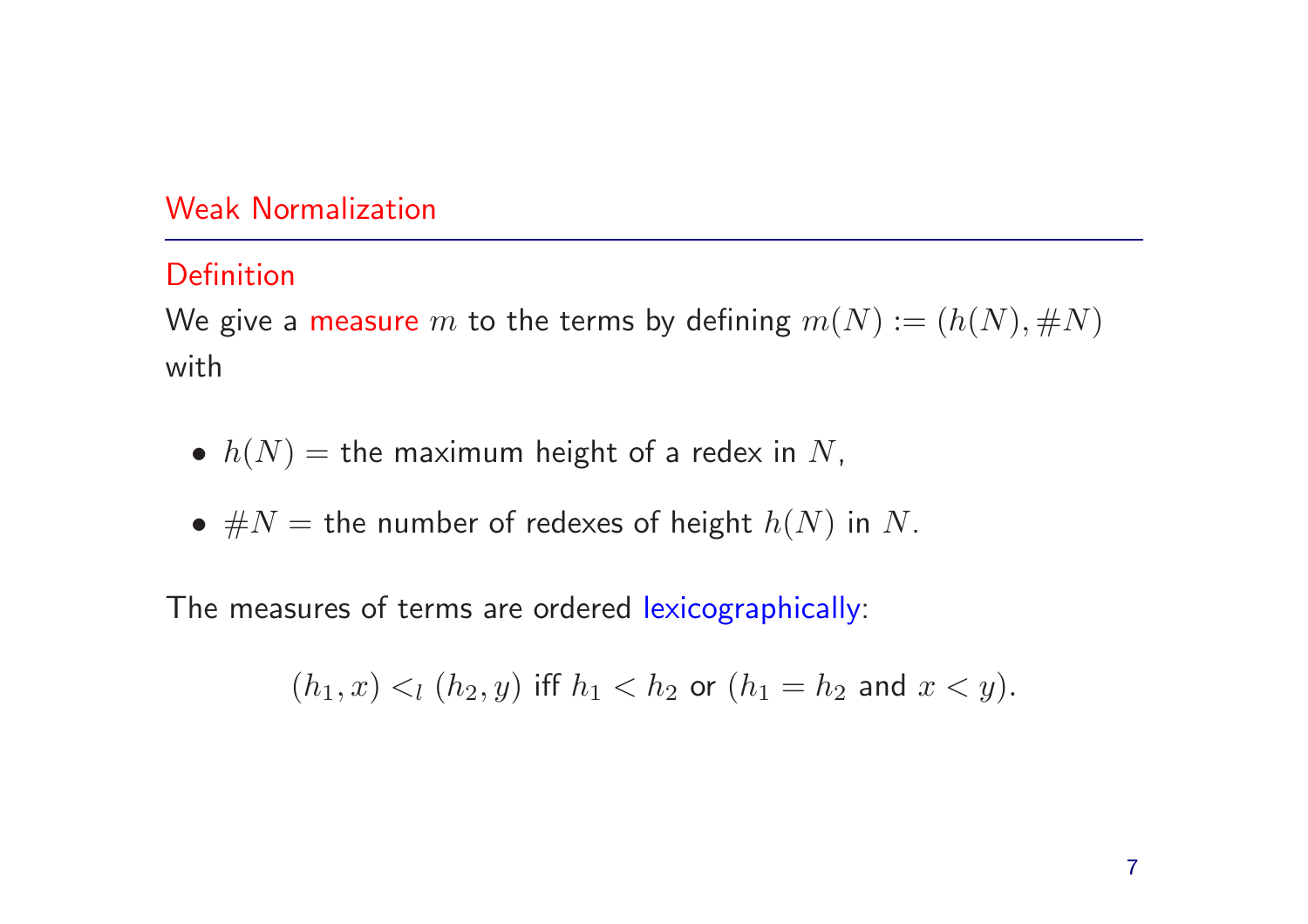#### Theorem: Weak Normalization

If P is a typable term in  $\lambda \rightarrow$ , then there is a terminating reduction starting from P.

#### Proof

Pick a redex of height  $h(P)$  inside P that does not contain any other redex of height  $h(P)$ . [Note that this is always possible!] Contract this redex, to obtain Q.

Claim: This does not create a new redex of height  $h(P)$ .

This is the important step. [Exercise: check this; use the three ways in which new redexes can be created.]

So  $m(Q) \lt_l m(P)$ 

As there are no infinitely decreasing  $\lt_l$  sequences, this process must terminate and then we have arrived at <sup>a</sup> normal form.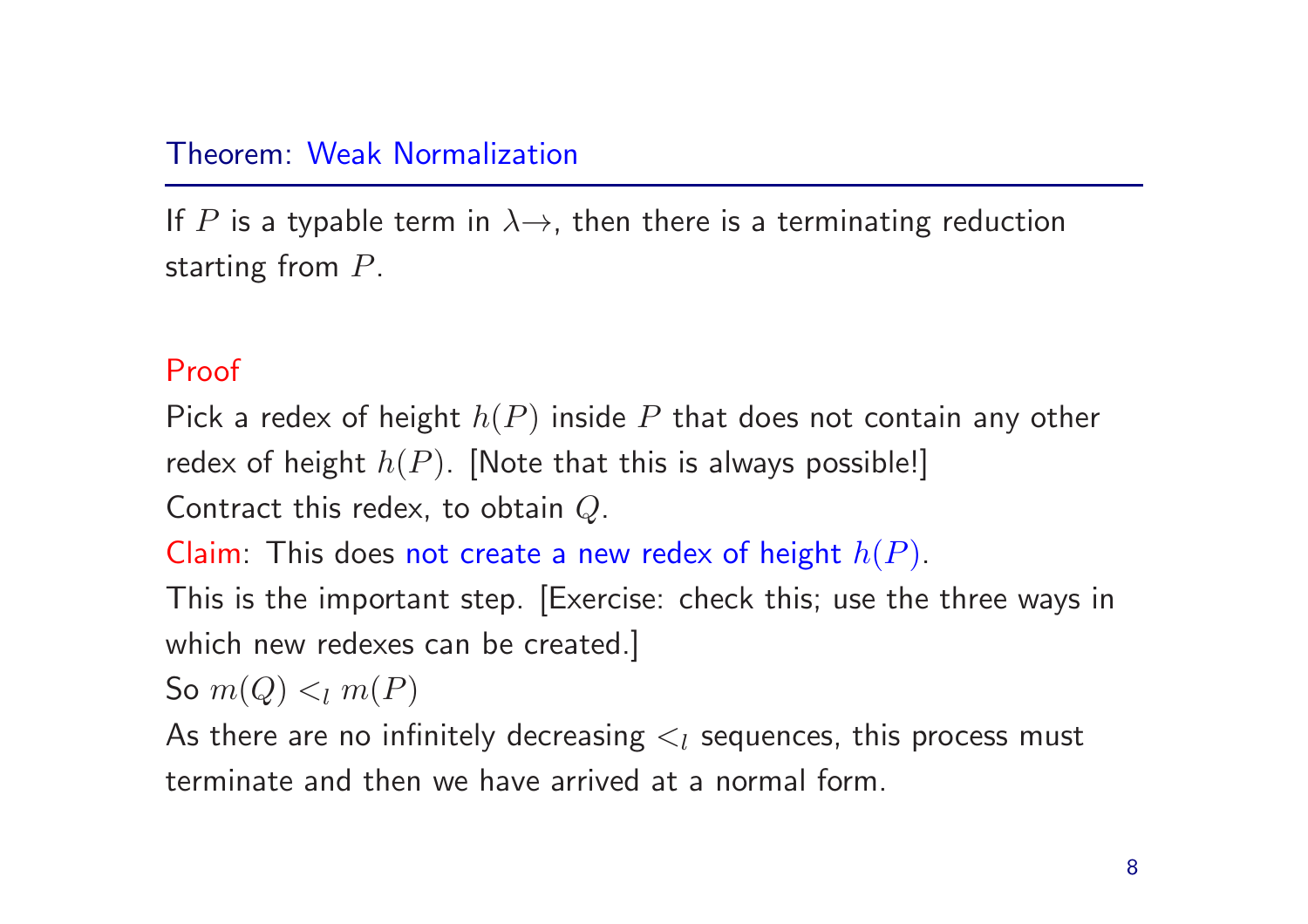# Strong Normalization for  $\lambda \rightarrow \lambda$  a la Curry

This is proved by constructing a model of  $\lambda \rightarrow$ . Method originally due to Tait (1967); also direct "arithmetical" methods exist, that use <sup>a</sup> decreasing ordering (David 2001, David & Nour) **Definition** 

- $\lbrack \lbrack \alpha \rbrack \rbrack :=$  SN (the set of strongly normalizing  $\lambda$ -terms).
- $[\![\sigma \rightarrow \tau]\!] := \{ M \mid \forall N \in [\![\sigma]\!](MN \in [\![\tau]\!]) \}.$

# Lemma

1.  $xN_1 \ldots N_k \in \llbracket \sigma \rrbracket$  for all  $x, \sigma$  and  $N_1, \ldots, N_k \in SN$ .

2.  $\llbracket \sigma \rrbracket \subseteq SN$ 

3. If  $M[N/x]\vec{P} \in \llbracket \sigma \rrbracket, \ N \in {\sf SN},$  then  $(\lambda x. M) N \vec{P} \in \llbracket \sigma \rrbracket.$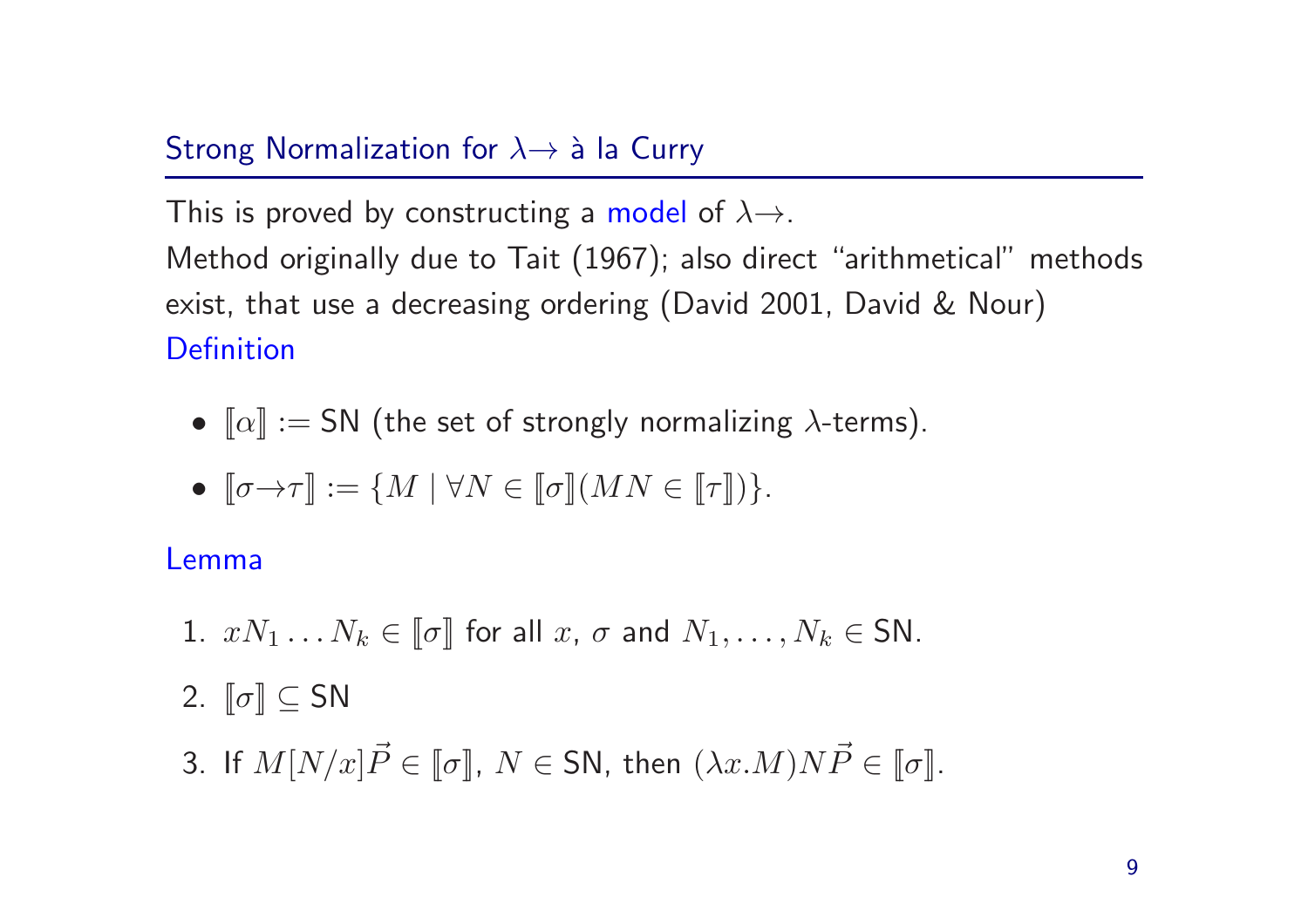# Strong Normalization for  $\lambda \rightarrow \lambda$  a la Curry

# Lemma

- 1.  $xN_1 \ldots N_k \in \llbracket \sigma \rrbracket$  for all  $x, \sigma$  and  $N_1, \ldots, N_k \in SN$ .
- 2.  $\llbracket \sigma \rrbracket \subseteq SN$
- 3. If  $M[N/x]\vec{P} \in \llbracket \sigma \rrbracket, \ N \in {\sf SN},$  then  $(\lambda x. M) N \vec{P} \in \llbracket \sigma \rrbracket.$

Proof: By induction on  $\sigma$ ; the first two are proved simultaneously. NB for the proof of (2): We need that  $\llbracket \sigma \rrbracket$  is non-empty, which is guaranteed by the induction hypothesis for (1). Also, use that  $MN \in SN \Rightarrow M \in SN$ . Think of it a bit and see it's true.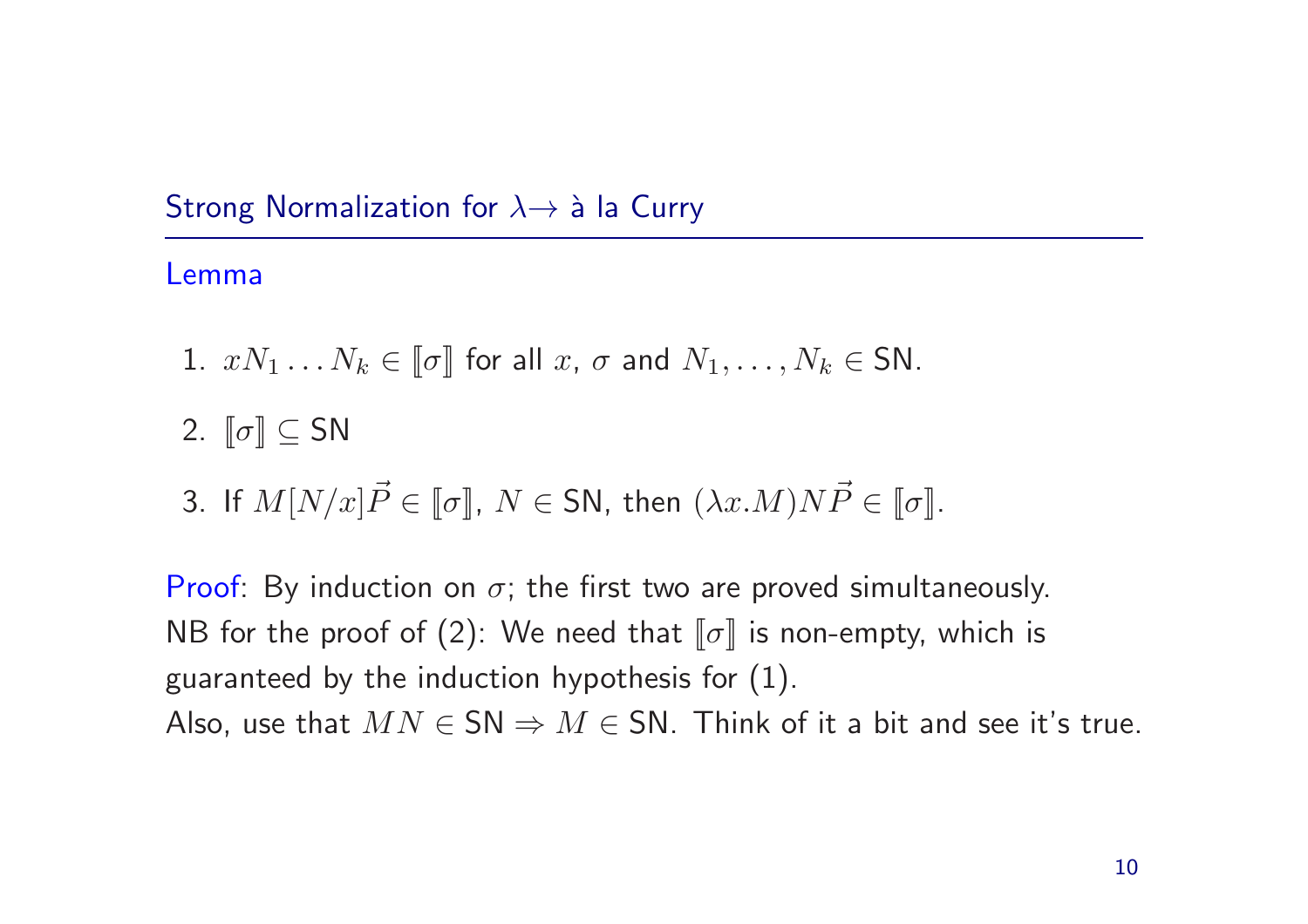#### Proposition

$$
x_1:\tau_1,\ldots,x_n:\tau_n \vdash M:\sigma
$$
  

$$
N_1 \in [\![\tau_1]\!],\ldots,N_n \in [\![\tau_n]\!]
$$
  $\Rightarrow M[N_1/x_1,\ldots,N_n/x_n] \in [\![\sigma]\!]$ 

Proof By induction on the derivation of  $\Gamma \vdash M : \sigma$ . (Using (3) of the previous Lemma.)

Corollary  $\lambda \rightarrow$  is SN

Proof By taking  $N_i := x_i$  in the Proposition. (That can be done, because  $x_i \in \llbracket \tau_i \rrbracket$  by (1) of the Lemma.) Then  $M \in \llbracket \sigma \rrbracket \subseteq SN$ , using (2) of the Lemma. QED

Exercise Verify the details of the Strong Normalization proof. (That is, prove the Lemma and the Proposition.)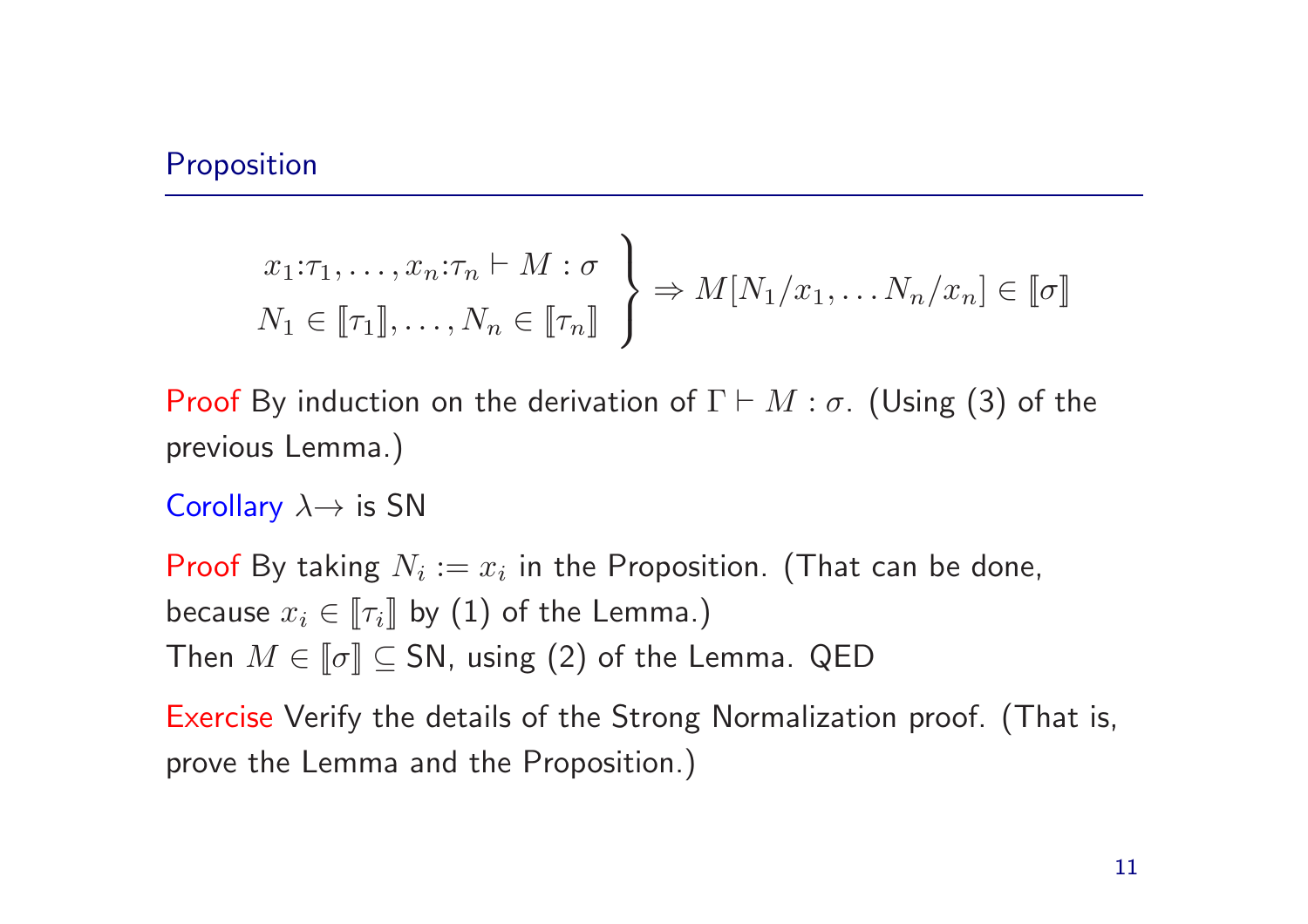#### A little bit on semantics

 $\lambda \rightarrow$  has a simple set-theoretic model. Given sets  $\llbracket \alpha \rrbracket$  for type variables  $\alpha$ , define

$$
\llbracket \sigma{\to}\tau\rrbracket:=\llbracket \tau\rrbracket^{\llbracket \sigma\rrbracket} \ \ (\text{ set theoretic function space } \llbracket \sigma\rrbracket\to \llbracket \tau\rrbracket)
$$

If any of the base sets  $\llbracket \alpha \rrbracket$  is infinite, then there are higher and higher (uncountable) cardinalities among the  $\llbracket \sigma \rrbracket$ 

There are smaller models, e.g.

$$
\llbracket \sigma{\to}\tau\rrbracket:=\{f\in\llbracket\sigma\rrbracket\to\llbracket\tau\rrbracket|f\text{ is definable}\}
$$

where definability means that it can be constructed in some formal system. This restricts the collection to <sup>a</sup> countable set.

For example

$$
\llbracket \sigma{\to}\tau\rrbracket:=\{f\in\llbracket\sigma\rrbracket\to\llbracket\tau\rrbracket|f\text{ is }\lambda\text{-definable}\}
$$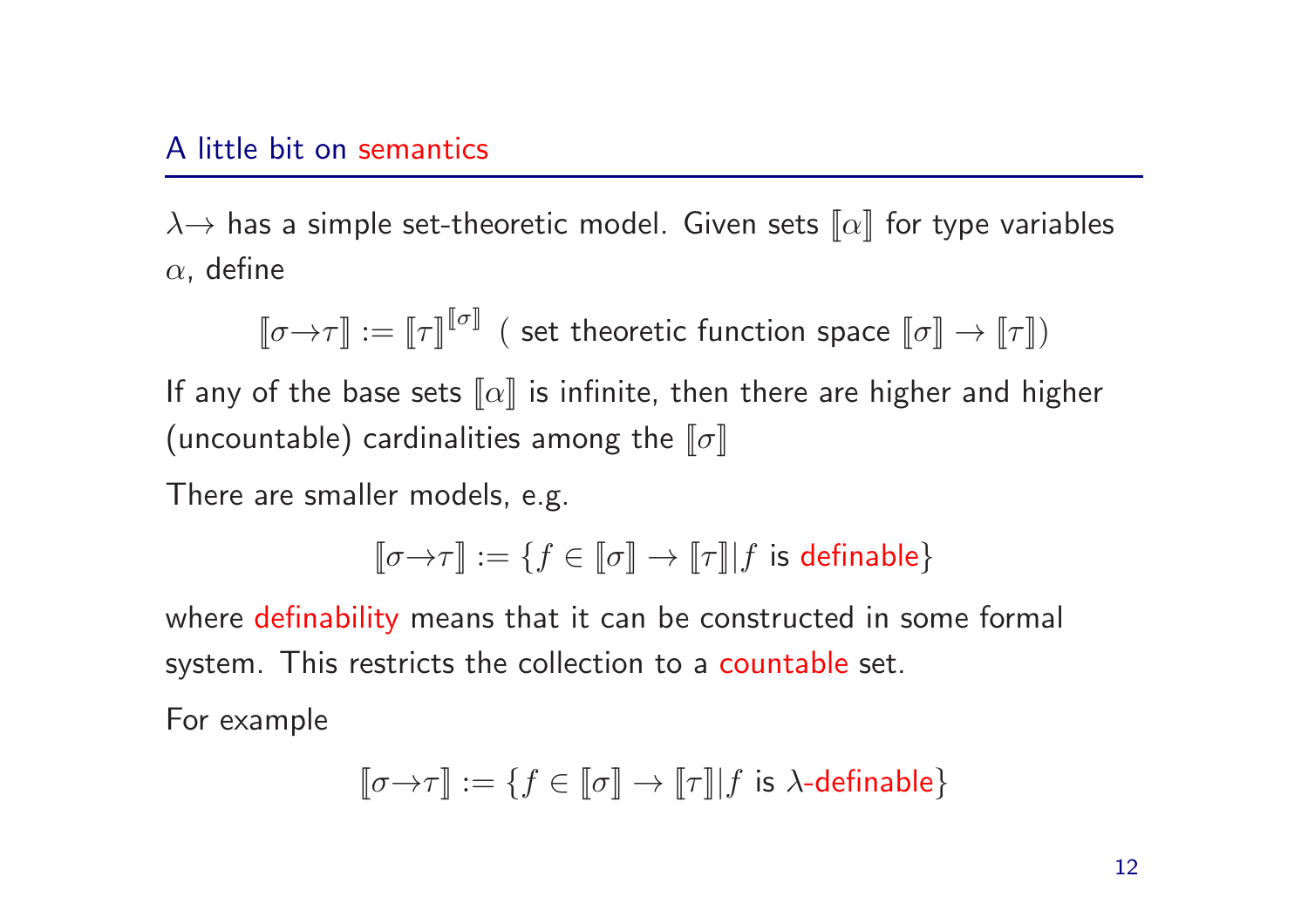Church style:

$$
\frac{\Gamma \vdash M : \sigma}{\Gamma \vdash \lambda \alpha.M : \forall \alpha.\sigma} \alpha \notin \textsf{FV}(\Gamma) \qquad \frac{\Gamma \vdash M : \forall \alpha.\sigma}{\Gamma \vdash M\tau : \sigma[\alpha := \tau]} \text{ for } \tau \text{ a } \lambda 2\text{-type}
$$

Curry style:

$$
\frac{\Gamma \vdash M : \sigma}{\Gamma \vdash M : \forall \alpha.\sigma} \alpha \notin \textsf{FV}(\Gamma) \qquad \frac{\Gamma \vdash M : \forall \alpha.\sigma}{\Gamma \vdash M : \sigma[\alpha := \tau]} \text{ for } \tau \text{ a } \lambda 2\text{-type}
$$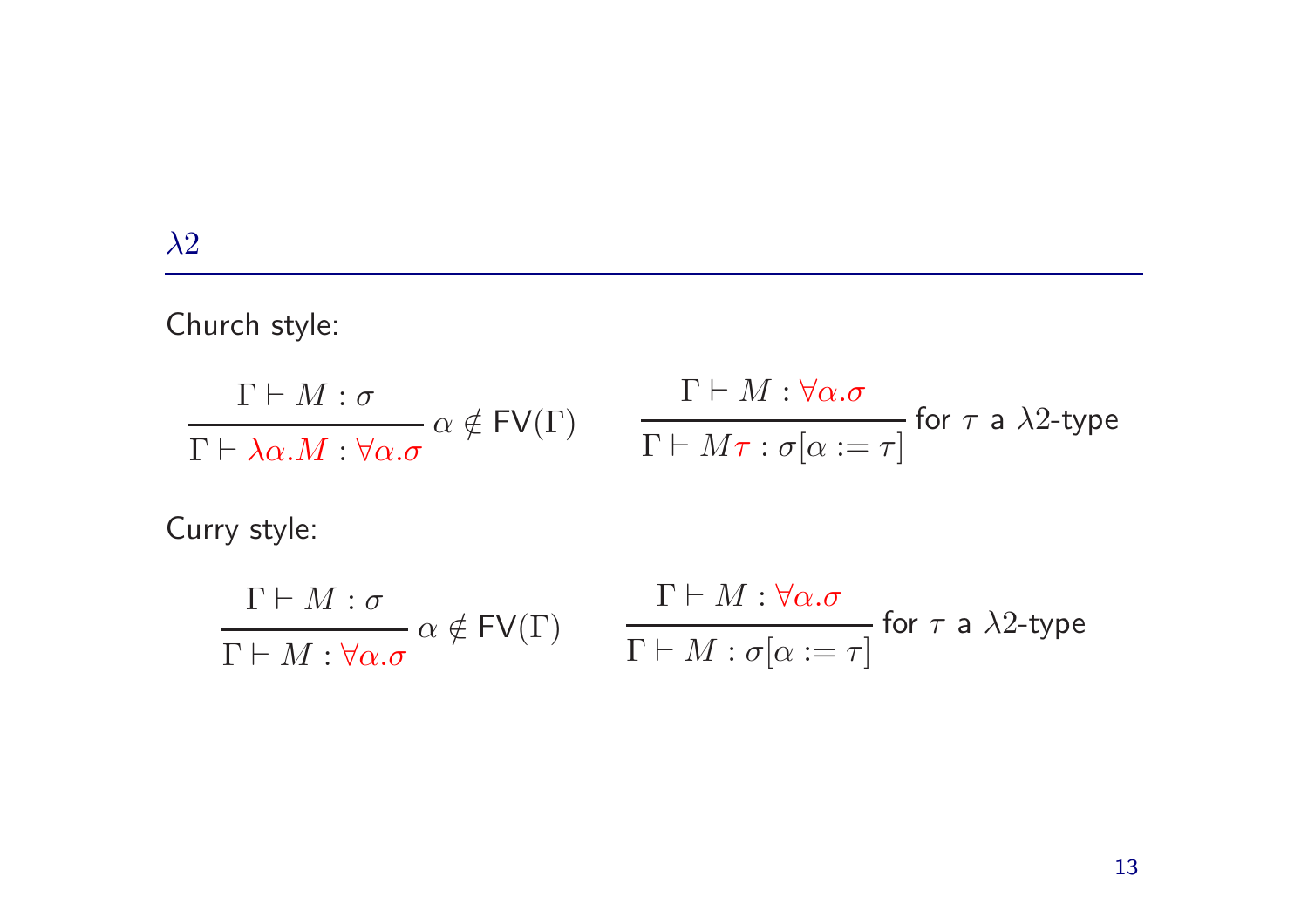#### Properties of  $\lambda 2$

- Uniqueness of types If  $\Gamma \vdash M : \sigma$  and  $\Gamma \vdash M : \tau$ , then  $\sigma = \tau$ .
- Subject Reduction

If  $\Gamma \vdash M : \sigma$  and  $M \longrightarrow_{\beta\eta} N$ , then  $\Gamma \vdash N : \sigma$ .

• Strong Normalization

If  $\Gamma \vdash M : \sigma$ , then all  $\beta\eta$ -reductions from M terminate.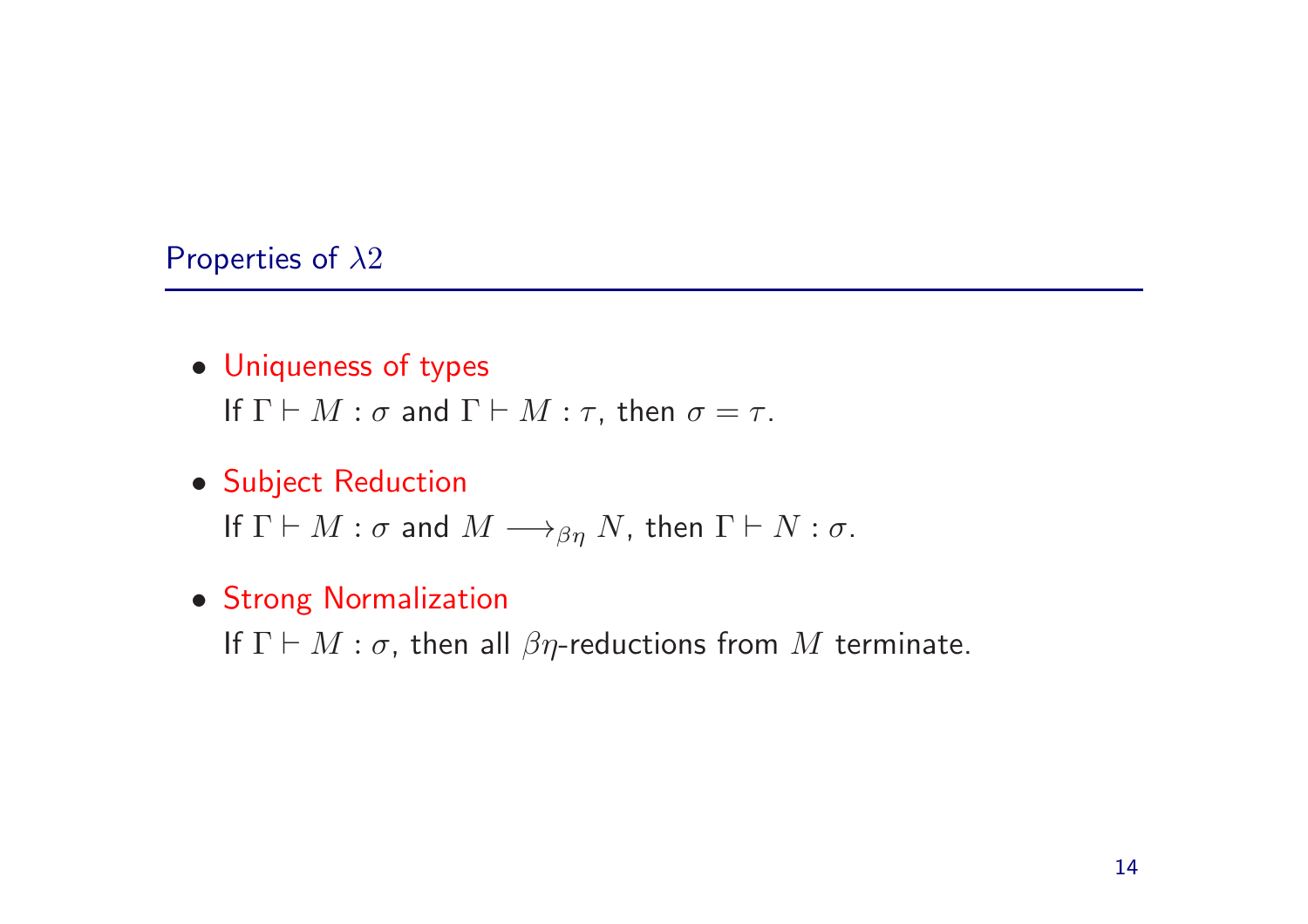- For  $\lambda 2$  a la Church, there are two kinds of  $\beta$ -reductions:
	- $(\lambda x:\sigma.M)P \longrightarrow_{\beta} M[P/x]$  term reduction  $-(\lambda \alpha.M)\tau \longrightarrow_{\beta} M[\tau/\alpha]$  type reduction
- The second doesn't do any harm, so we can just look at  $\lambda 2$  à la **Curry**

More precisely:

- type reduction is terminating
- $-$  if there is an infinite combined term reduction / type reduction path in  $\lambda 2$  a la Church, then there is an infinite term reduction path in  $\lambda 2$  a la Curry.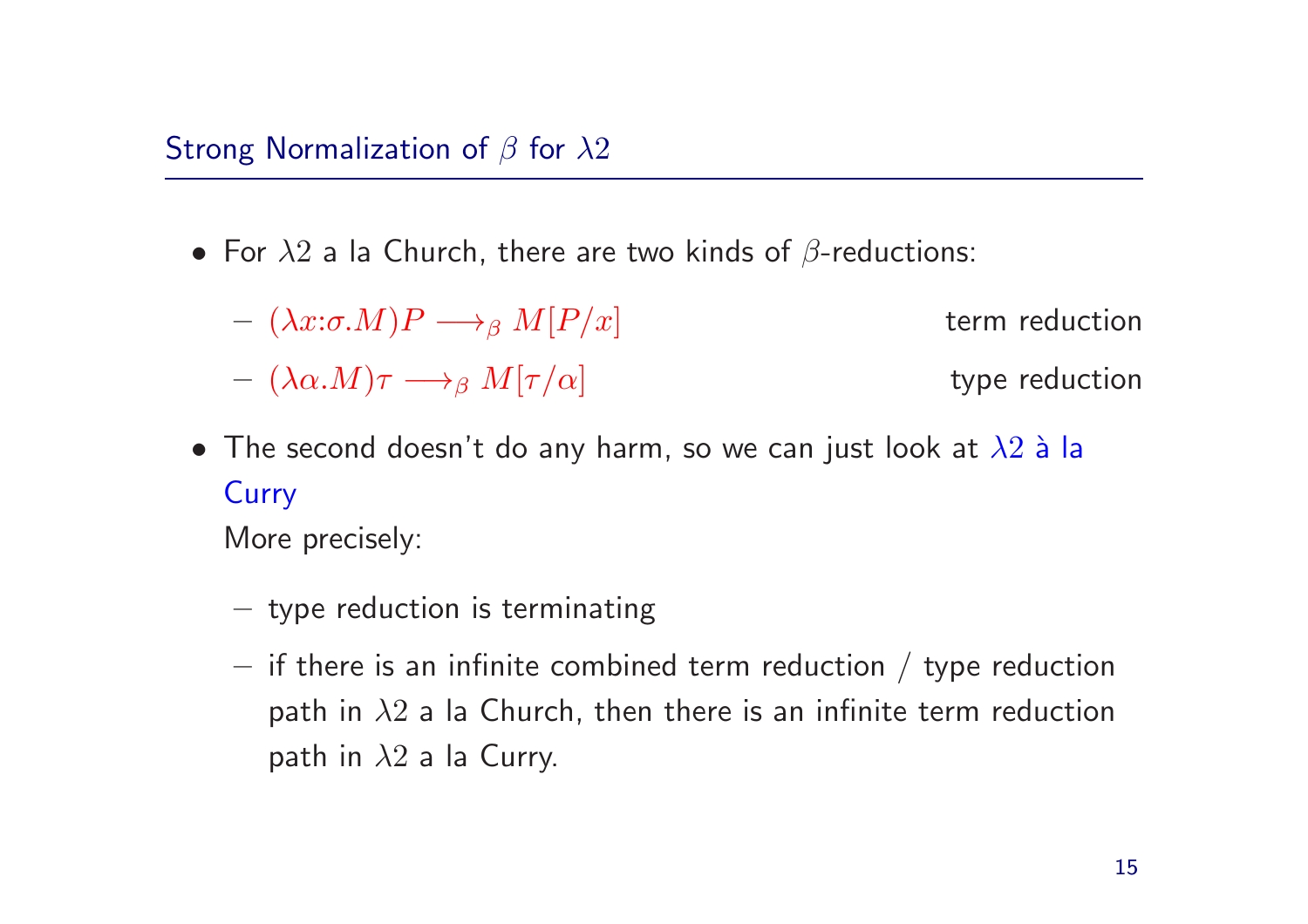Strong Normalization of  $\beta$  for  $\lambda 2$  a la Curry

Recall the proof for  $\lambda \rightarrow$ :

•  $\llbracket \alpha \rrbracket := \mathsf{SN}.$ 

$$
\bullet~~\lbrack\!\lbrack\sigma\!\!\rightarrow\!\tau\rbrack\!\rbrack:=\{M~|~\forall N\in\lbrack\!\lbrack\sigma\rbrack\!\rbrack (MN\in\lbrack\!\lbrack\tau\rbrack\!\rbrack)\}.
$$

Question:

How to define  $\llbracket \forall \alpha. \sigma \rrbracket$  ??

$$
\llbracket \forall \alpha. \sigma \rrbracket := \Pi_{X \in U} \llbracket \sigma \rrbracket_{\alpha := X} ? ?
$$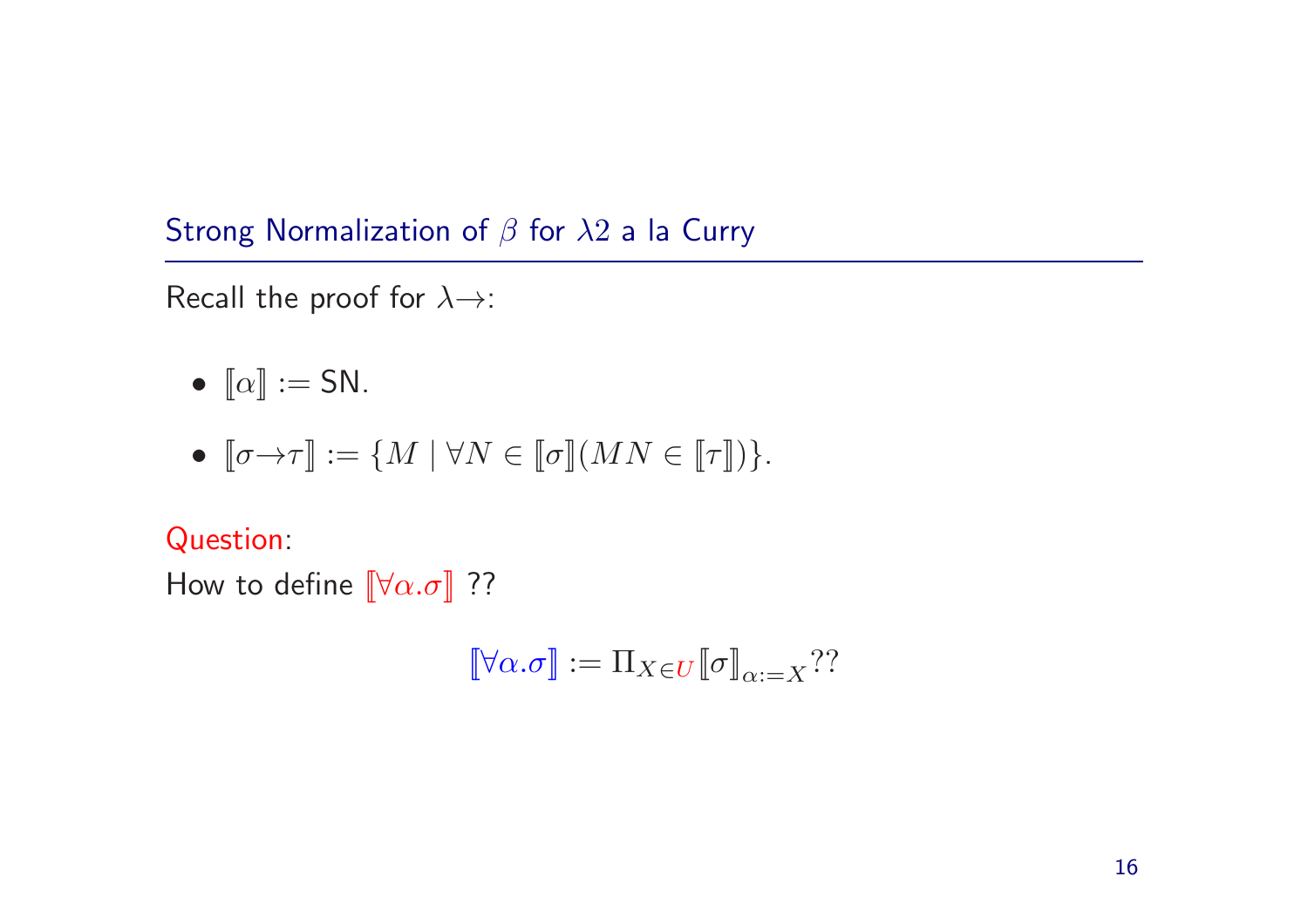## Interpretation of types

Question: How to define  $\left[\forall \alpha \ldotp \sigma\right]$  ??

$$
\llbracket \forall \alpha. \sigma \rrbracket := \Pi_{X \in U} \llbracket \sigma \rrbracket_{\alpha := X} ? ?
$$

• What should  $U$  be?

The collection of "all possible interpretations" of types (?)

•  $\Pi_{X\in U}[\![\sigma]\!]_{\alpha:=X}$  gets too big: card $(\Pi_{X\in U}[\![\sigma]\!]_{\alpha:=X})$  > card $(U)$ 

Girard:

•  $[\forall \alpha \ldotp \sigma]$  should be small

$$
\bigcap_{X \in U} [\![\sigma]\!]_{\alpha:=X}
$$

• Characterization of  $U$ .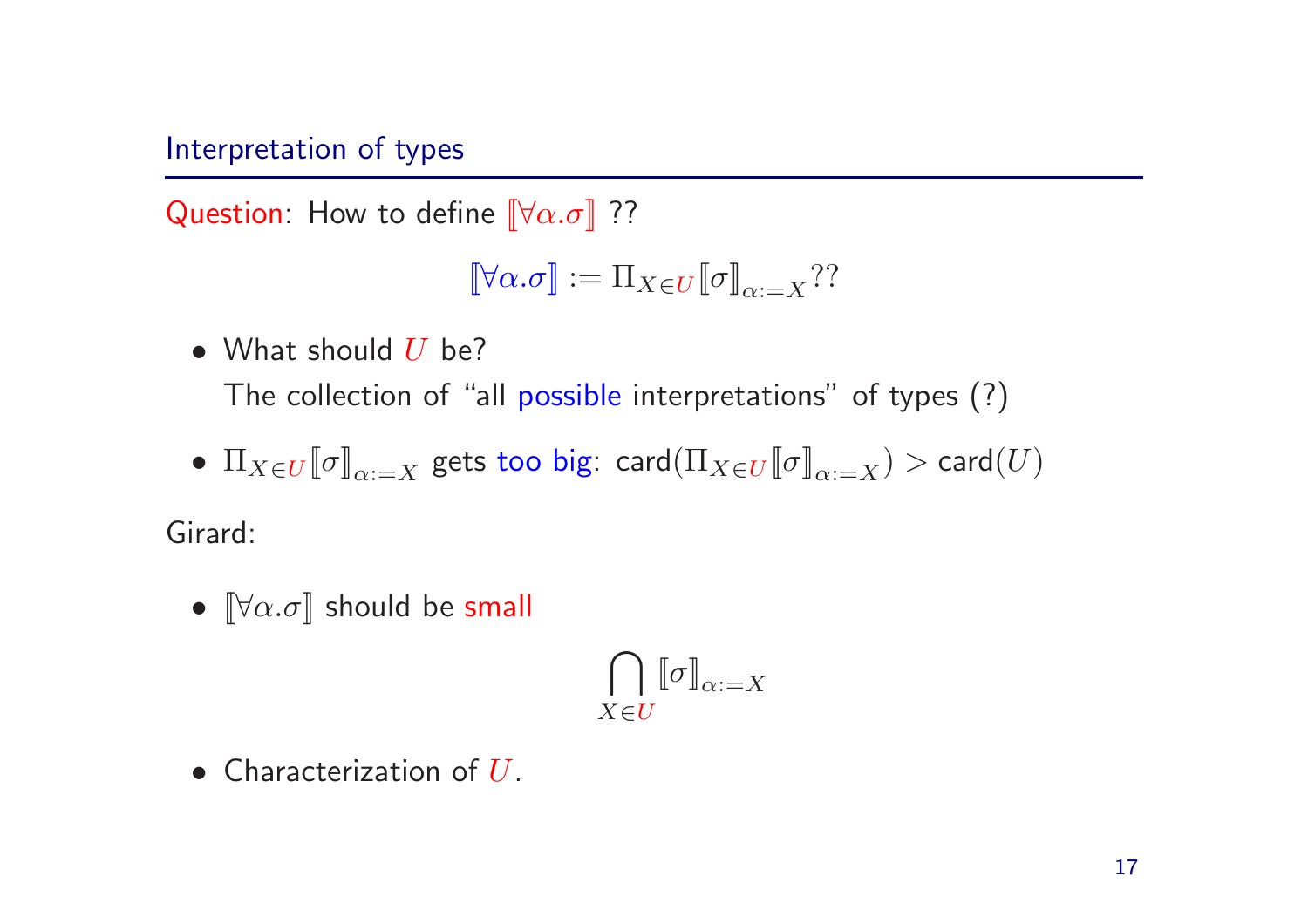#### Saturated sets

 $U := SAT$ , the collection of saturated sets of (untyped)  $\lambda$ -terms.  $X \subset \Lambda$  is saturated if

- $xP_1 \ldots P_n \in X$  (for all  $x \in \text{Var}, P_1, \ldots, P_n \in SN$ )
- $X \subseteq SN$
- $\bullet$  If  $M[N/x]\vec{P} \in X$  and  $N \in {\sf SN},$  then  $(\lambda x. M)N\vec{P} \in X.$

Let  $\rho : TVar \rightarrow SAT$  be a valuation of type variables. Define the interpretation of types  $\llbracket \sigma \rrbracket_o$  as follows.

- $[\![\alpha]\!]_{\rho} := \rho(\alpha)$
- $[\![\sigma \rightarrow \tau]\!]_o := \{M | \forall N \in [\![\sigma]\!]_o (MN \in [\![\tau]\!]_o)\}$
- $[\forall \alpha.\sigma]_{\rho} := \bigcap_{X \in \mathsf{SAT}} [\![\sigma]\!]_{\rho,\alpha:=X}$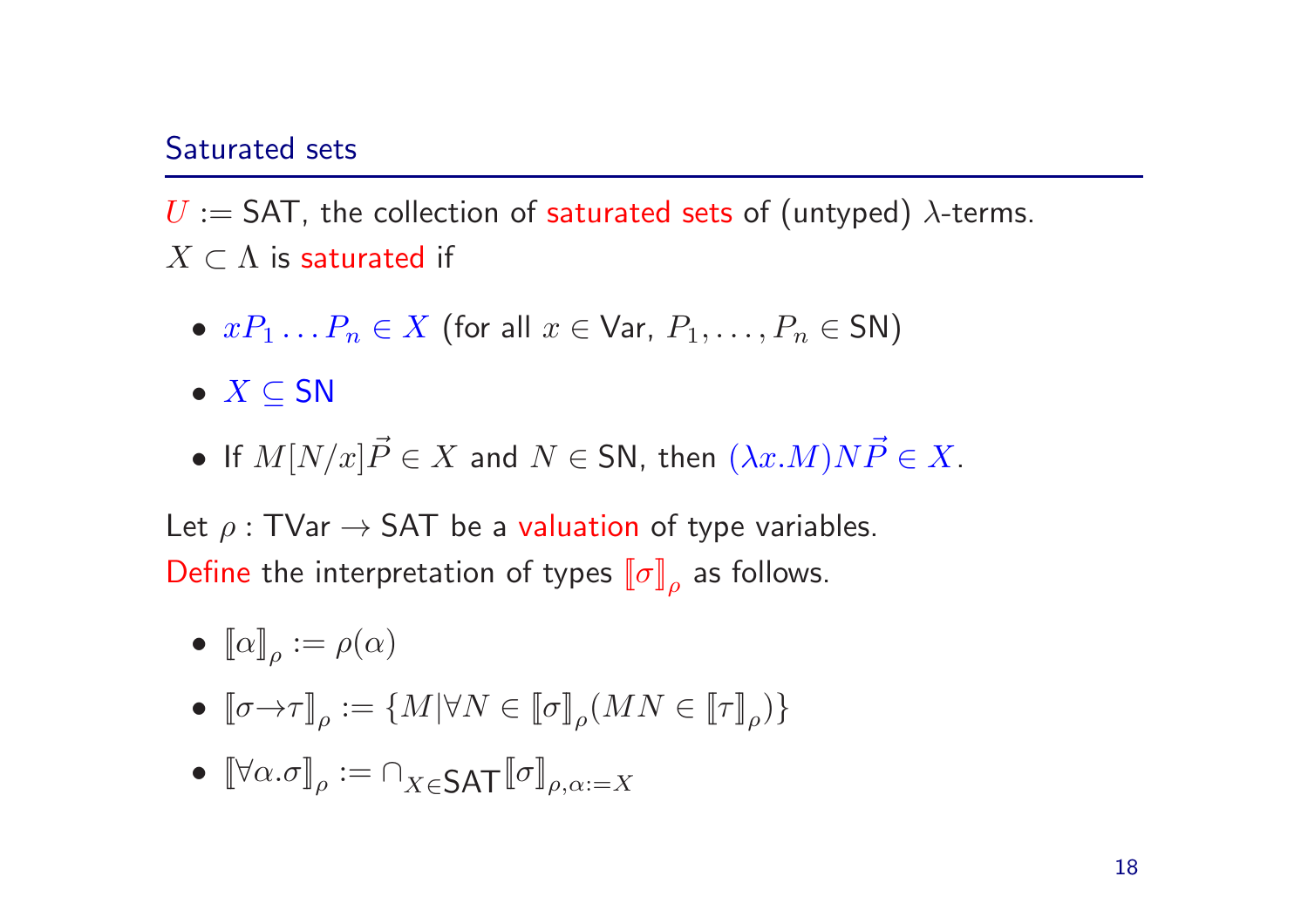# Soundness property

# Proposition

$$
x_1 : \tau_1, \dots, x_n : \tau_n \vdash M : \sigma \Rightarrow M[P_1/x_1, \dots, P_n/x_n] \in [\![\sigma]\!]_\rho
$$
  
for all valuations  $\rho$  and  $P_1 \in [\![\tau_1]\!]_\rho, \dots, P_n \in [\![\tau_n]\!]_\rho$ 

## Proof

By induction on the derivation of  $\Gamma \vdash M : \sigma$ .

Corollary  $\lambda 2$  is SN

(Proof: take  $P_1$  to be  $x_1, \ldots, P_n$  to be  $x_n$ .)